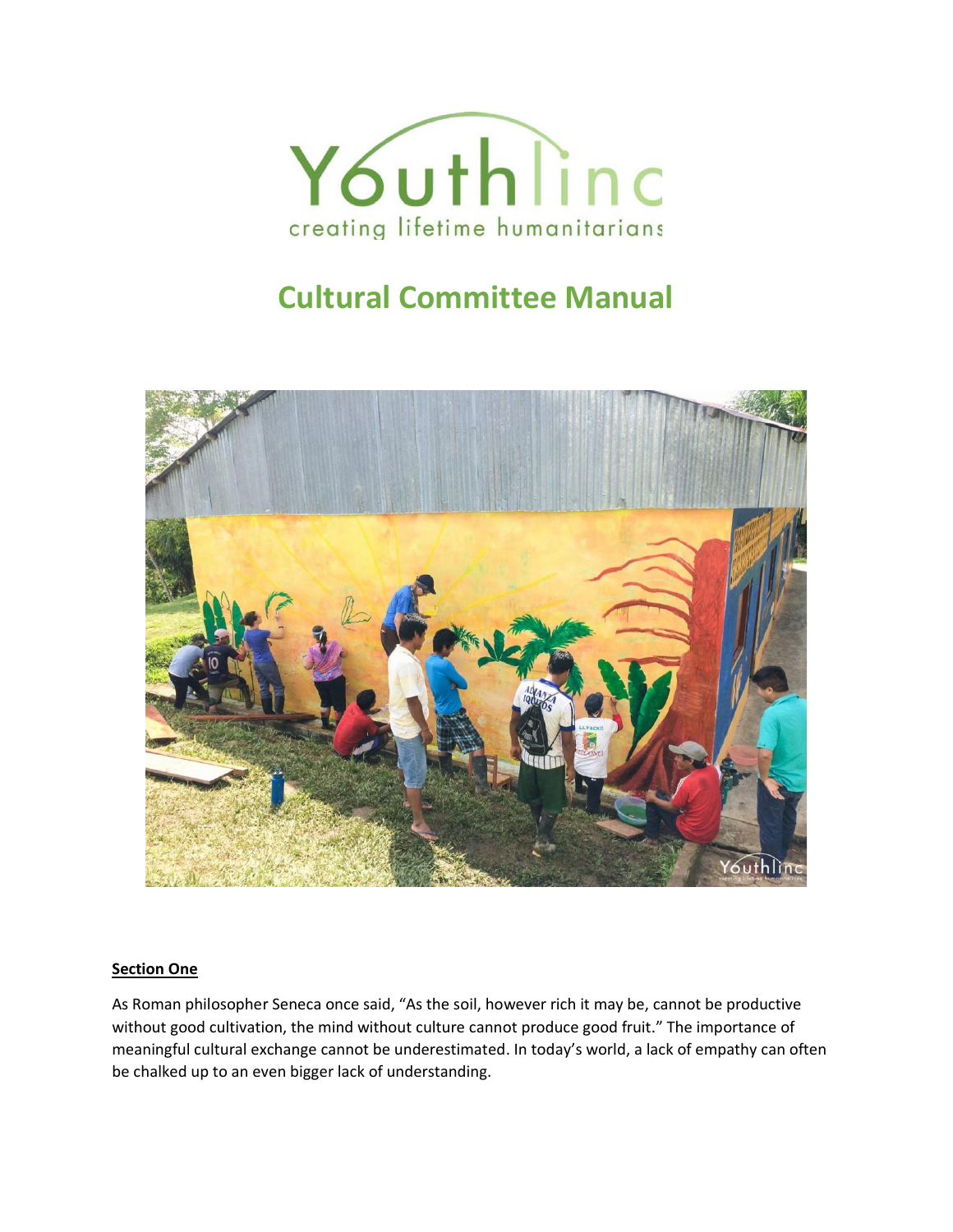Increasingly, people are more interconnected than ever before, whether it is through technological means or through face-to-face interactions. Rather than pushing out into islands of isolation, we rely upon one another even more than in previous points in history. The simple act of understanding one another can have a profound impact on individuals, groups, and societies.

Through understanding each other's cultural practices, beliefs, and way of life, we make the world a better place. "One conversation can have the power to alter our perceptions of an entire nation of people, and that is both terrifying and empowering" (*The Importance of Cultural Exchange*, Davidson 2016). Through art, play, music, dance, home visits, and conversation, we will share our culture. More importantly, we will listen to and learn from the people we serve.

## **Committee Goals:**

- 1. Build bridges between the community and Youthlinc team
- 2. Create understanding through active dialogue, empathy, gratitude, and generosity between cultures
- 3. Plan Opening and Closing Ceremonies
- 4. Plan Fun Fair
- 5. Plan and participate in Home Visits

## **Committee Strategies and Timeline:**

#### **December**

- Focus on local service
- Sign up for committee and team job
- Start collecting clothes for the Big Brother Big Sisters clothing drive. This is how you raise money for your committee supplies!

#### **January**

- **Team Retreat!**
- At the Team Retreat:
	- o Find out who is on your committee
	- $\circ$  Figure out a list of games to play for recess. Each person on the Cultural Committee should have *at least two* games.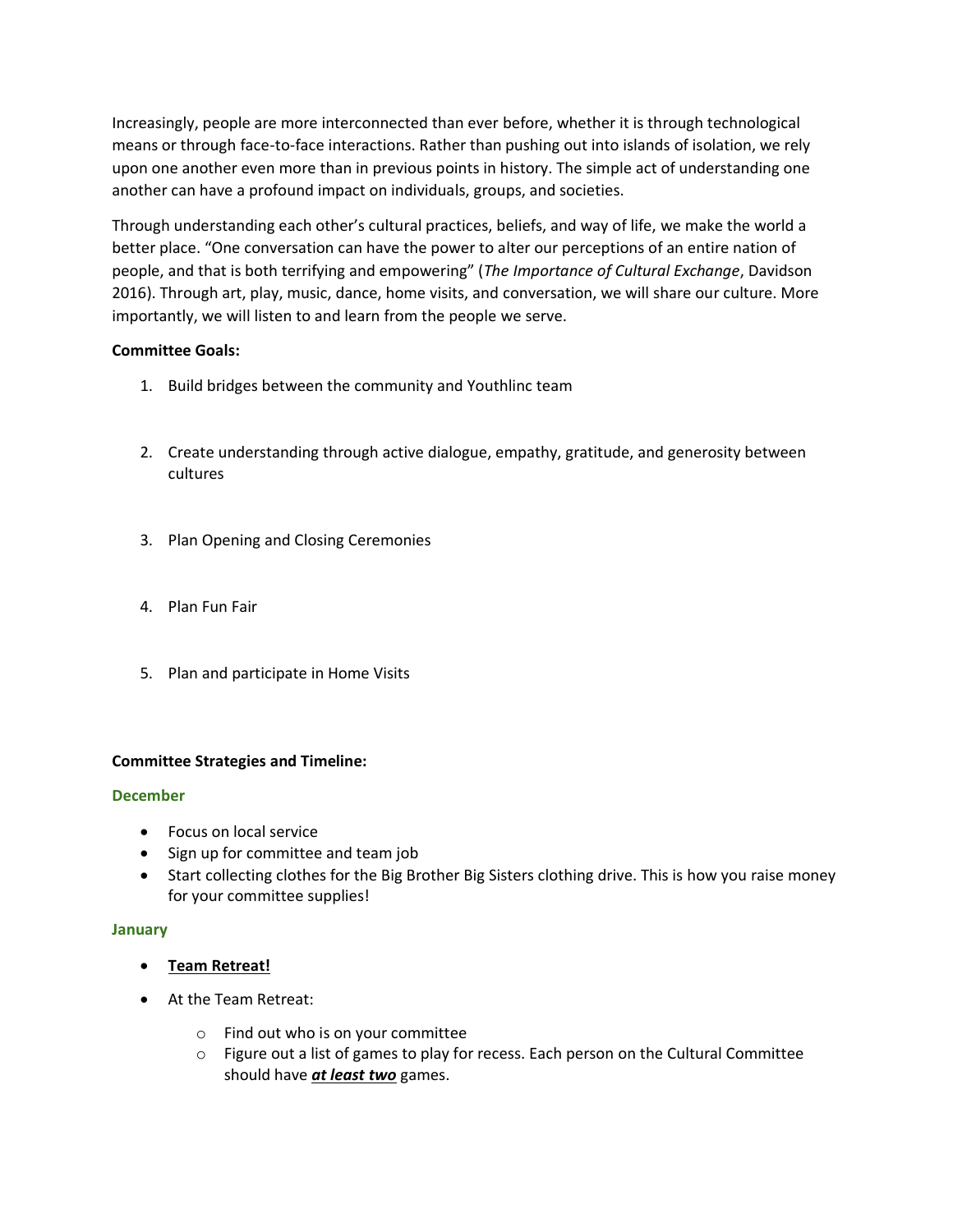- $\circ$  Decide who will be the chairpersons for the Fun Fair and the Opening/Closing Ceremonies.
- $\circ$  Discuss the schedule of events for the Opening and Closing Ceremonies, and what activities your team will do. In the past, dancing and songs seem to have been the most popular activities.
- Team-wide committee training meeting. Youthlinc hosts committee-specific workshops this month. Here, you'll learn about what has and hasn't worked with your committee in previous years.
- Review projects and identify questions or needed info to plan the projects
- Read last year's committee report and seek advice from previous Youthlinc teams
- Begin brainstorming ways to obtain supplies for the Fun Fair, Opening and Closing Ceremonies, games, and the mural.
- Make sure everyone has each other's contact information. Decide as a committee the way that will work best for you to all keep in touch. Whatever you agree on as a committee you need to follow through with consistently throughout the Service Year.

## **February**

- Travel health clinic at the University of Utah
- Review ideas and tasks from January committee meeting.
- Continue collecting clothes! One month left to hit your goal.

#### **March**

- Review and follow up on items from February
- Big Brother Big Sisters Clothing Drive.
	- $\circ$  This is where the majority of your committee's funds for supplies comes from!
- Order supplies that need to be picked up and purchased in-country.
- All committee members need to be working on their cultural projects, whether it is Opening or Closing Ceremonies, Fun Fair, Home Visits, etc.
- Draft a potential list of questions that your team will ask during Home Visits

## **April**

- Review and follow up on items from March
- Plan/carry out supply drives and start gathering supplies.
	- o Start gathering any and all supplies you need.
	- $\circ$  Present any committee needs to the rest of the team. Many members on your team have connections to getting supplies you might need.
- Practice any dances or songs with your group. Don't let in-country be the first time you do your Opening Ceremony dances!

#### **May**

- Review and follow up on items from April
- Practice some more! Get your moves down perfectly!
- Finish up supplies collections
	- o Get the team involved in collecting your items
	- o Finalize items needed for your projects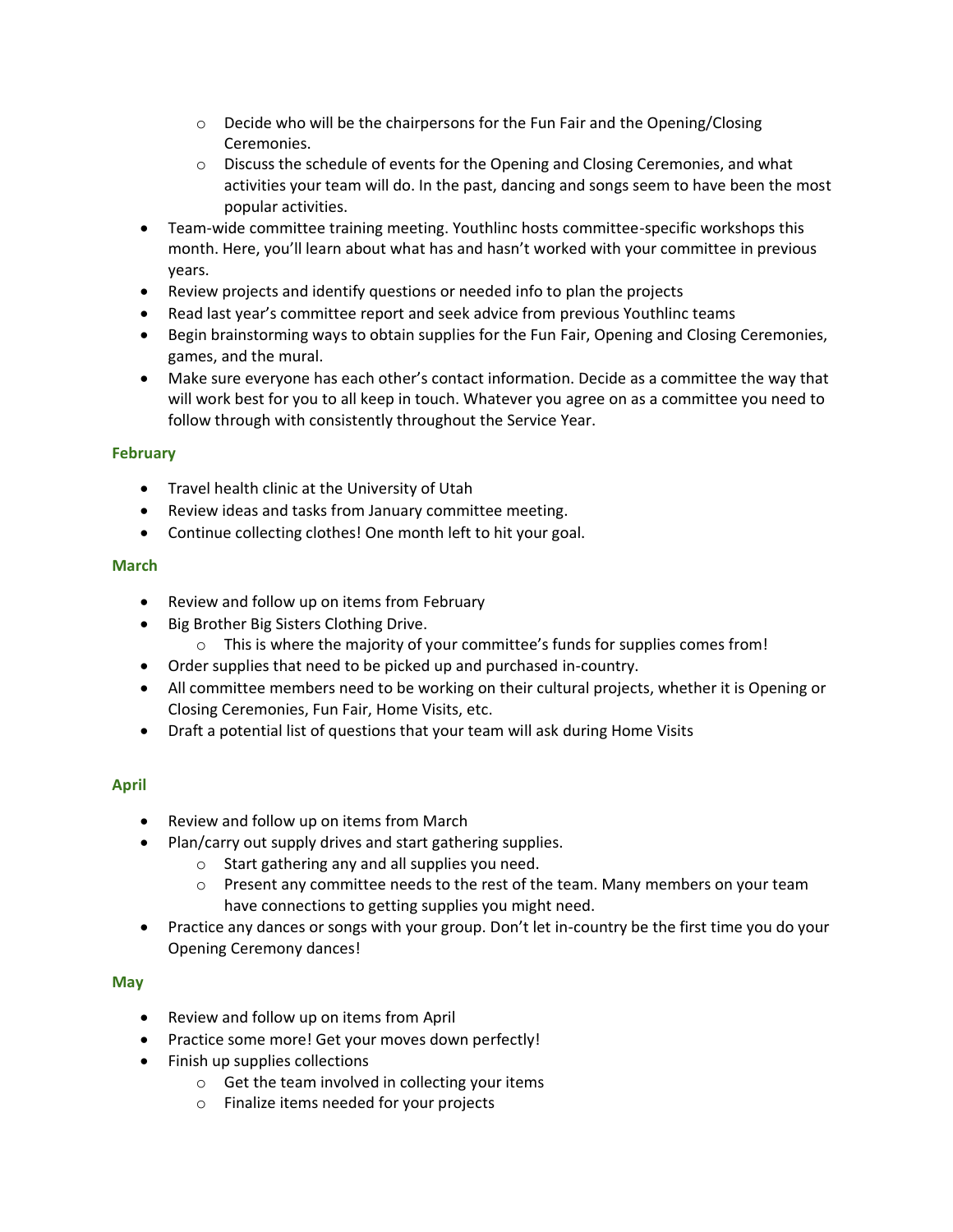• Go over Opening and Closing Ceremonies with the rest of the team

## **Section Two**

In this section, we will cover a few basic project guidelines and pointers. These guides should be used as a starting point, **not** exact guides. They should be modified based on committee members and the needs of the community.

## **Opening/Closing Ceremonies**

- Plan and perform up to 3 songs and dances
- Figure out how you can incorporate the other members of your team. Does someone play an instrument, do cheer/tumbling, or sing really well?
- Figure out what technology you might need for Opening/Closing Ceremonies. These needs might include: speakers, something to play music from, a microphone, etc.
- Remember that these opening and closing ceremonies should show what our culture is like.
- The most common choice of what to perform in your opening ceremonies is to sing the National Anthem. This is a great way to show our cultural. The people you will be performing for love to hear it and in turn love to perform their National Anthem for us.
- It's not easy to choreograph new dances that include the whole team for your opening/closing ceremonies, so try to pick dances that the whole team already knows. Such as lines dances like: the electric slide, cupid shuffle, boot scootin boogie. It is also extremely fun to pick easy line dances for your closing ceremonies so that the people you are serving can join in too! Here are a few examples of those: the chicken dance, the hokey pokey, and the macarena.

### **Mural**

- The mural should incorporate both cultures: Utah and the country you're serving
- Buy supplies in-country, but begin planning at home
- The wall is permanent, so the mural art should be well done. Plan who will be drawing/painting each part.
- Be sure to include Youthlinc and the year in your mural
- It's always fun to include kids' hand prints, and it has been a popular mural feature for past groups
- Here are some examples of previous murals:

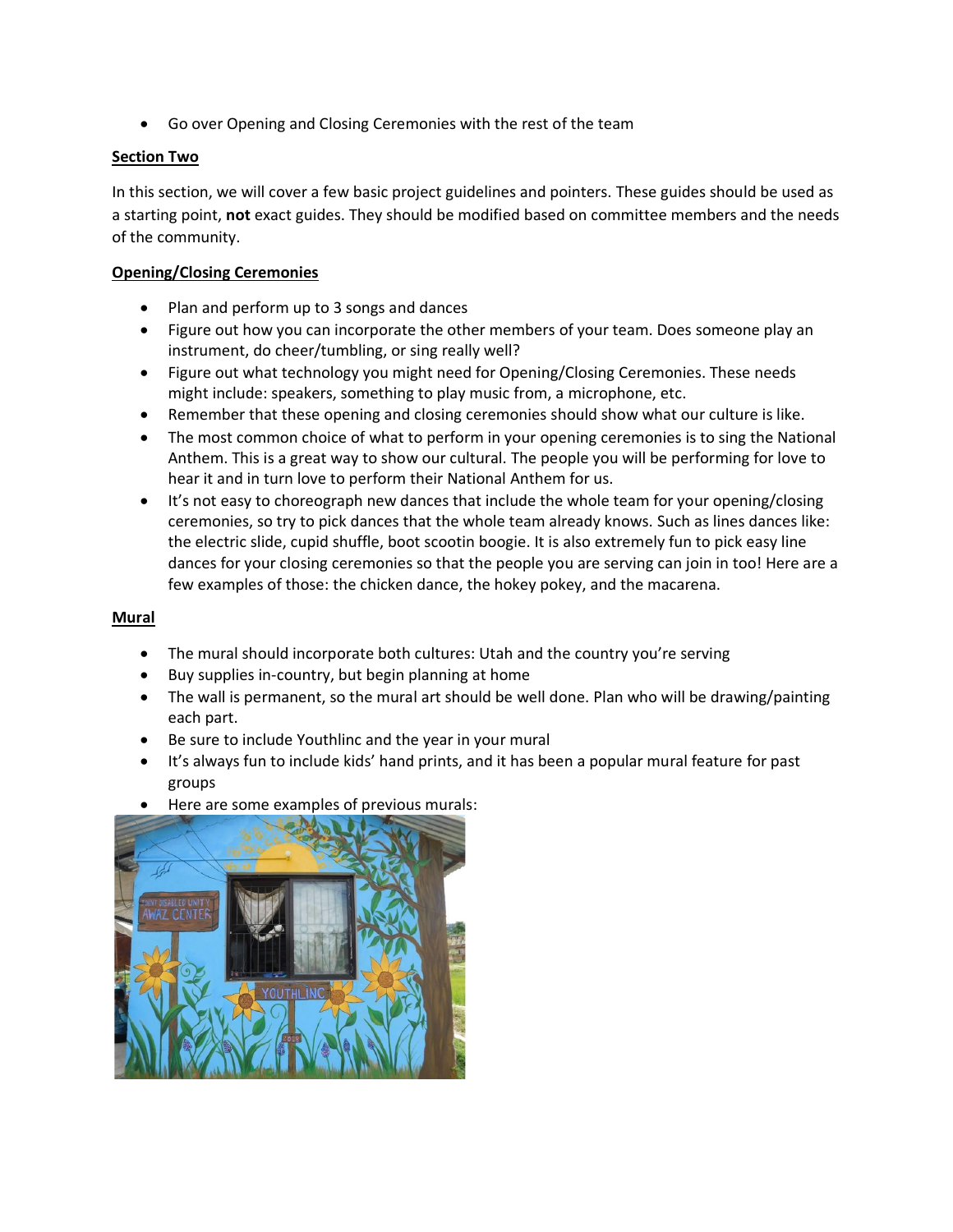

## **Fun Fair**

• Plan for the Fun Fair to be about 2 hours long

• *Do not pass out prizes!!!* This can easily change the entire positive dynamic you're trying to build. You aren't Santa Claus, you don't need to pass out gifts.

• There should be 4-6 activity stations

o Past stations have included: face painting, parachute games, nail painting, photo booths, bubbles, outdoor games, soccer, volleyball, jump rope, Frisbee,

relay races, "Minute to Win It" games, etc.

- o Be sure to explain the structure and expectations of the Fun Fair before the kids are split into rotations
- o One committee member will be in charge of each station
- o You can divide the kids into groups and rotate stations
- $\circ$  Have a Mentor and Alum Leader be in charge of monitoring time and signaling rotations
- $\circ$  If you can, have a teacher with each group so that the rotation can be explained correctly to the kids and so that the teacher can help keep the kids under control too
- o Be flexible, because things can and will change

#### **Home Visits**

Before the home visits

- Before you leave the States, gain an understanding of the history of the people. Read books, watch documentaries, spend time online. The more you understand about what the people have gone through, better the interview will be.
- Discuss and plan questions ahead of time, but stress the importance of having natural conversations. Depending on your country you may have a translator for Home Visits. Any standing committee can develop questions that can be used during home visits, as we are interested in the culture, vocations, health, education, and lives of those we are partnering with.
- Understand how to create a safe place and understand how to obtain permission from interviewees
- Learn and practice how to be present through active listening and your body language.

#### During the home visits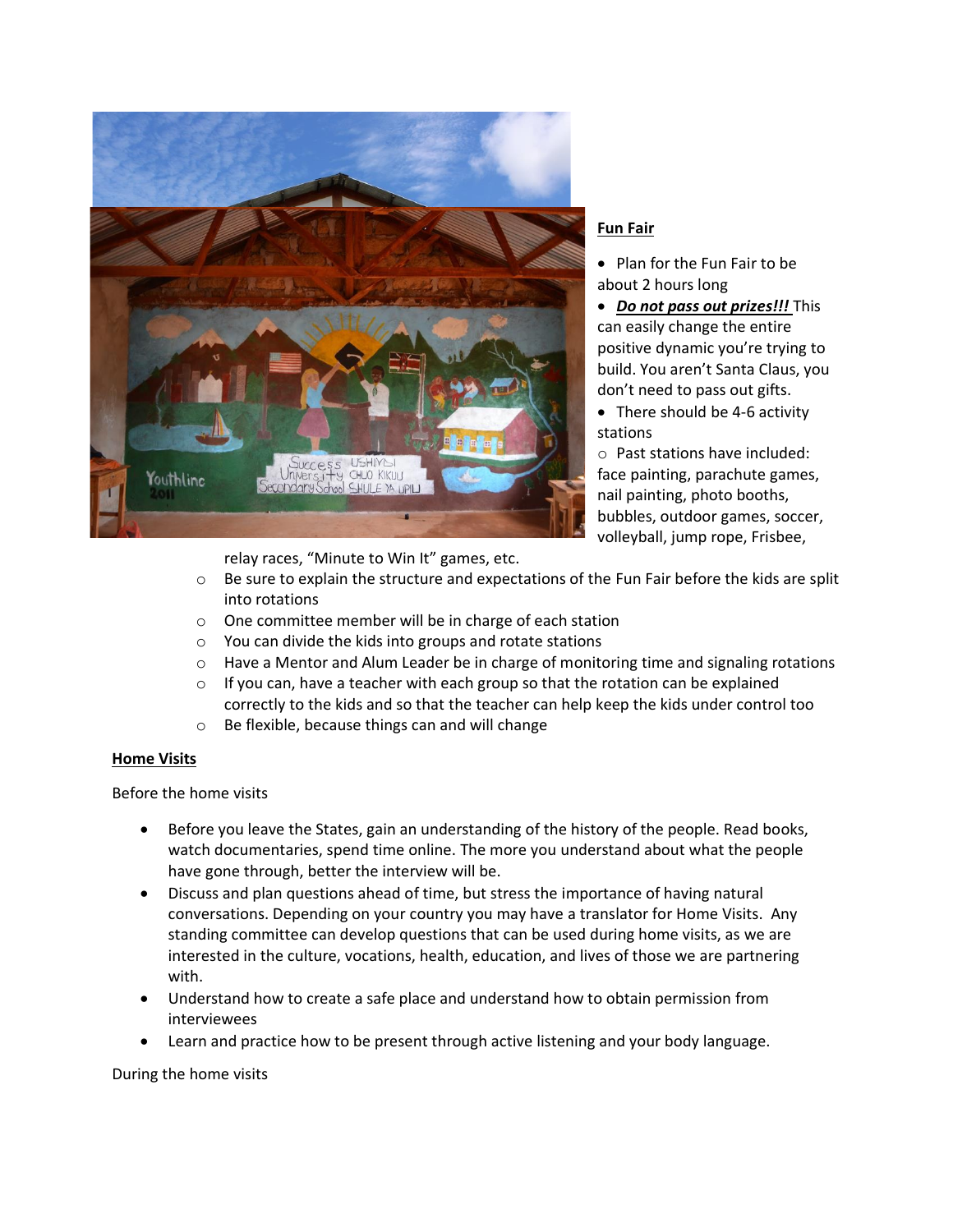- Someone should take simple notes (not every word written down) during Home Visits. These will be used to evaluate questions and methods for future teams.
- Remember what ties humankind together is what we have in common, not our differences. Seek the commonalities when developing your interview questions and during the interviews.
- Be open with your emotions. Nod and shake your head, but *always exude respect and calmness* even when responses are shocking or difficult to hear. If there is awkward silence, don't immediately jump to the next question. Silence may just be a moment of introspection, which can bring depth to the experience.
- Be like a good friend who is listening to everything that is said. Absorb each word like a sponge.
- Use your intuition to sense how and when to move from topic to topic and end the interview.

After the interview:

- Thank the interviewee for their time.
- Ask the interviewee if he/she/they have any questions they would like to ask.
- At the evening team meeting, discuss what was said, why was it significant, how did the experience impact you? Get your journal out for personal reflection.



Below is a sample list of interview questions: Home Visit Questions

- How many people are in your family? How old are they and what are their names? Generally folks share names of grandparents who live with them, and the children that died, but these can be separate questions.
- How is everyone's health? When you get sick, what are the problems?
- How old are people in this village when they get married? How do you meet the person you are going to marry? Do you have any traditions to celebrate when someone gets married? Do men or women have any way of showing that they are married? (like we wear a ring)
- What are the traditional roles/chores in the house for the men, women, and children?
- How old are women when they start having children? Stop having children?
- What do you eat? In the summer, in the rainy season, cold season, etc.?
- How does the weather affect your everyday life?
- How does your family make money?
- Do you ever leave the village? Why do you leave the village?
- Do people from this village go to secondary school? College?
- What are the biggest problems in the village?